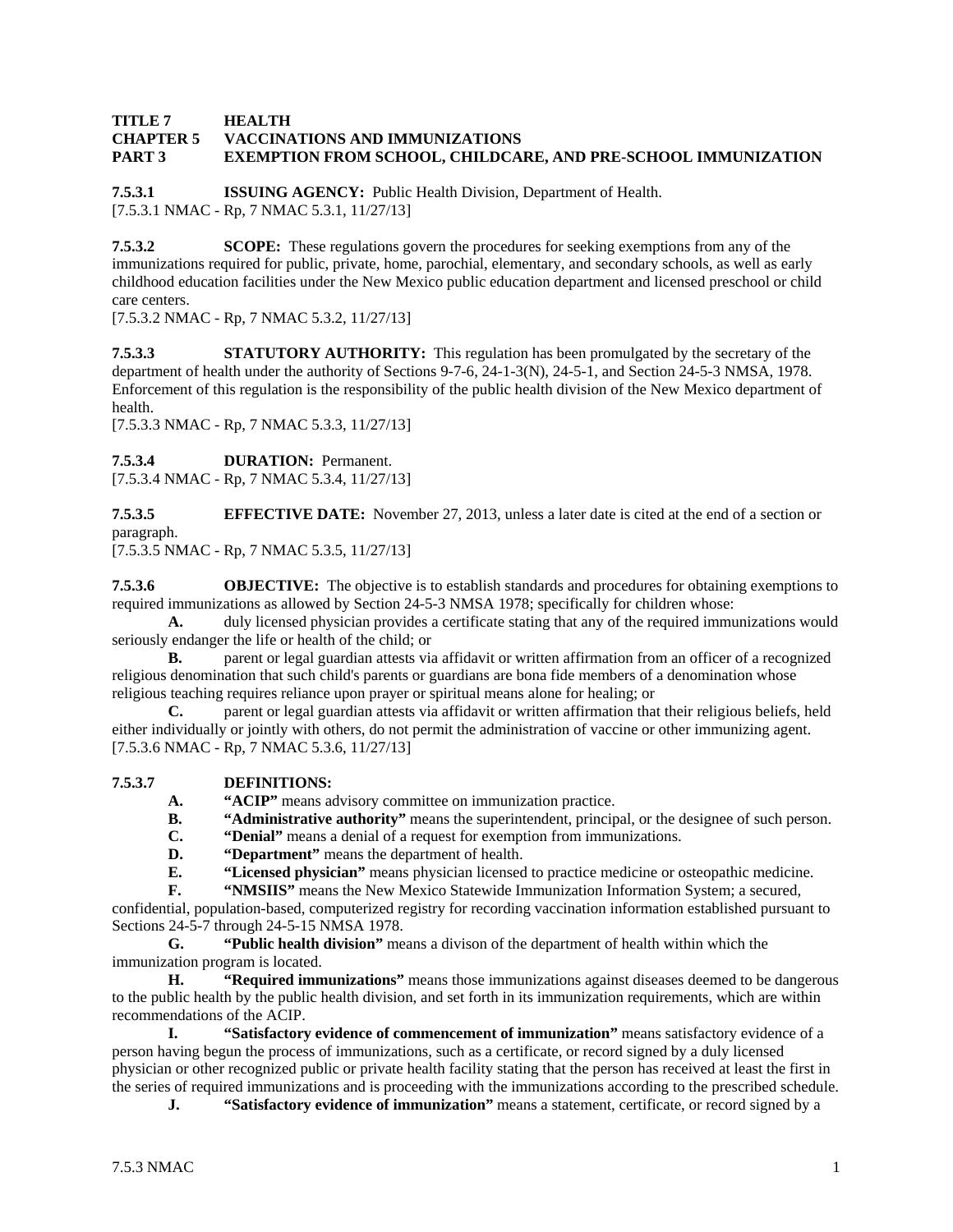duly licensed physician or other recognized licensed health provider stating that the required immunizations have been given to the person or record of receipt of immunization in the NMSIIS registry.

**K. "Secretary"** means the secretary for the department of health. [7.5.3.7 NMAC - Rp, 7 NMAC 5.3.7, 11/27/13]

#### **7.5.3.8 REQUIREMENTS FOR APPROVAL OF EXEMPTIONS FROM IMMUNIZATION:**

**A.** Any minor child through his parent or guardian may file a request for exemption from required immunization with the director of the public health division by providing the following:

 **(1)** certificate or affidavit from a duly licensed physician attesting that any of the required immunizations would seriously endanger the life or health of the child; or

 **(2)** an affidavit or written affirmation from an officer of a recognized religious denomination stating that the parents or guardians are bona fide members of the recognized denomination, whose religious teaching requires reliance upon prayer or spiritual means alone for healing; or

 **(3)** an affidavit or written affirmation by a parent or guardian whose religious beliefs, held either individually or jointly with others, do not permit the administration of vaccine or other immunizing agents.

**B.** The original request for approval of any exemptions from immunization must be mailed to the department of health, public health division, immunization program. The address is P.O. Box 26110, Suite S-1250, Santa Fe, NM, 87502. Request forms can be found at the immunization program offices 1190 St. Francis Drive, Suite South 1250 or on the program's website.

**C.** Within 60 days of receipt of a request for exemption from immunization, the department of health immunization program manager shall review the request to determine whether the certificate has been duly completed. Incomplete requests shall be returned to the requester with information regarding what elements are missing.

**D.** The department of health immunization program manager shall determine approval status of all requests for exemption:

 **(1)** exemption requests shall be approved for a nine-month period indicated by the public health division director or designee;

 **(2)** in the case of approval of a request for exemption, an approved, signed copy of the request shall be provided to the parents or guardian of the child and to the administrative authority of the school or director of the pre-school or childcare center at which the child has been conditionally enrolled;

 **(3)** in the case of a denial, the department of health immunization program manager shall state the reasons for denial in a letter of notification to the parents or guardian of the child and to the administrative authority of the school at which the child has been conditionally enrolled. The notice to the parents or guardians shall also include information about the review process in 7.5.3.9 NMAC.

[7.5.3.8 NMAC - Rp, 7 NMAC 5.3.8, 11/27/13]

## **7.5.3.9 REVIEW CRITERIA:**

**A.** The department of health immunization program manager will consider the requirements and allowances of the law and the completeness and clarity of the requests for exemption in his or her review. Written criteria for review of exemption from immunization shall be available on the department of health website, included in documents required for submission of immunization exemptions, and provided upon request made to the department.

**B.** Requests for exemption based on a certificate or affidavit from a duly licensed physician will be reviewed for the following:

 **(1)** an original document signed by a duly-licensed doctor of medicine or doctor of osteopathic medicine, which

**(2)** contains a statement that immunizations would seriously endanger the health of the child.<br> **C.** Requests for religious exemption based on an affidavit or written affirmation from an offic

**C.** Requests for religious exemption based on an affidavit or written affirmation from an officer of a religious denomination will be reviewed for the following:

**(1)** an original document signed by an officer of the denomination, which contains a statement affirming that the parent or guardian of the child a

 **(2)** contains a statement affirming that the parent or guardian of the child are members of the religious denomination; and

 **(3)** that the religious teachings of the denomination require reliance on prayer or spiritual means alone for healing.

**D.** Requests for exemption based on an affidavit or written affirmation from a parent will be reviewed for the following: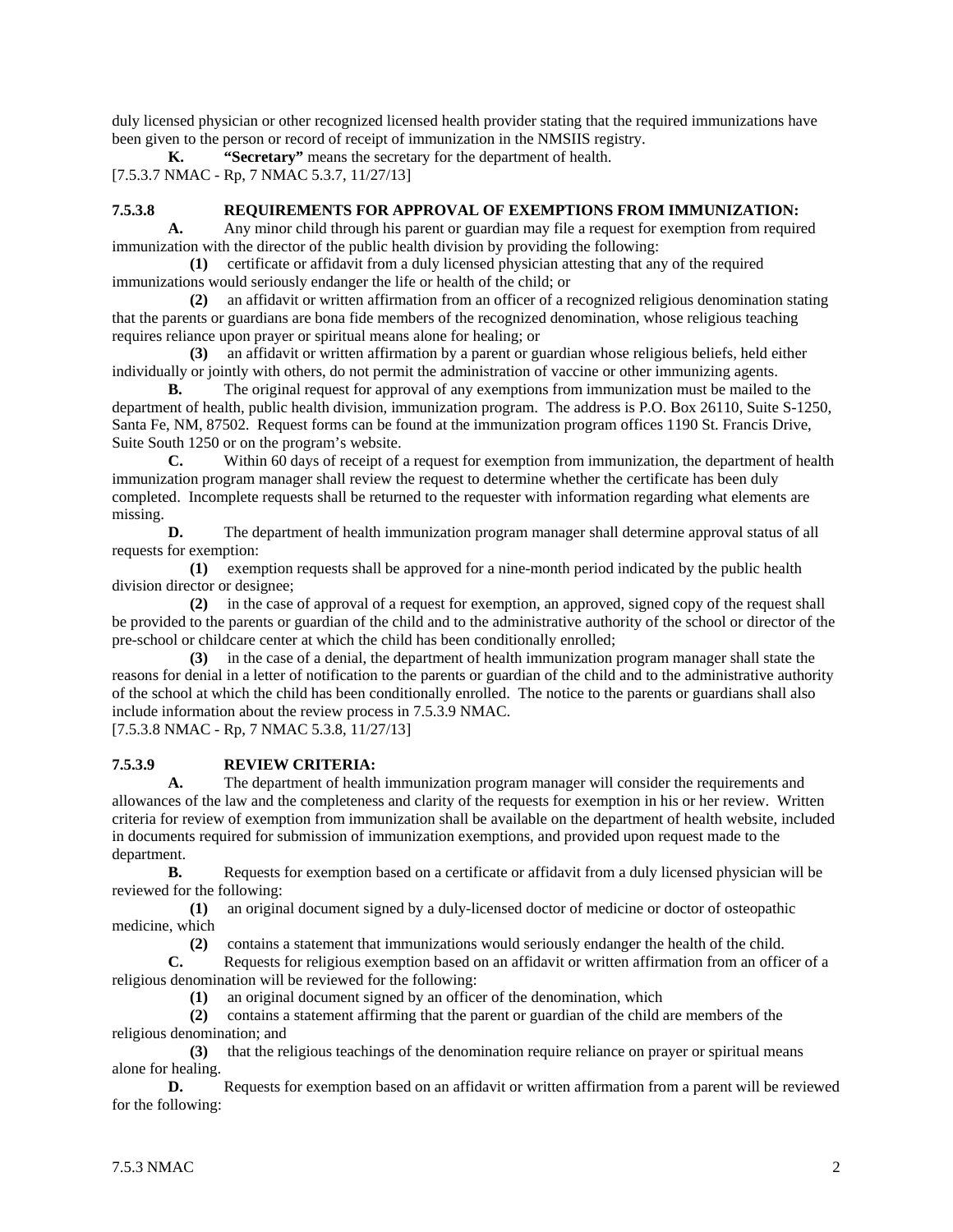**(1)** an original, signed, complete, properly notarized form, which

 **(2)** contains a statement of affirmation from the parent or guardian that their personal religious belief, or jointly-held religious belief does not permit immunization of their child. [7.5.3.9 NMAC - Rp, 7 NMAC 5.3.9, 11/27/13]

**7.5.3.10 CHILDREN EXPERIENCING HOMELESSNESS:** Children experiencing homelessness: Pursuant to the McKinney-Vento Homeless Assistance Act (42 USC § 11432(g)(3)(C)), children experiencing homelessness must be able to enroll in school immediately, even if they are unable to produce records normally required for enrollment, such as previous academic records, medical records, proof of residency, or other documentation. If the child needs to obtain immunizations, or medical or immunization records, the enrolling school must immediately refer the parent or guardian of the child or youth to the designated local educational agency liaison, who must assist in obtaining necessary immunizations, or immunization or medical records. [7.5.3.10 NMAC - Rp, 7 NMAC 5.3.10, 11/27/13]

**7.5.3.11 ADMINSTRATIVE REVIEW OF DENIALS:** In the case of a denial, the parent or guardian shall have the right to request an administrative review. Criteria for administrative review shall be available on the department of health website, included in documents required for submission of immunization exemptions, and provided upon request made to the department of health. Any hearing process under 7.5.3.12 NMAC can only be commenced after the administrative review pursuant to 7.5.3.11 NMAC is completed and the parent or guardian receives notification by mail that the administrative review was denied.

**A.** The parent or guardian may submit a letter requesting administrative review and any supporting documents to the public health division director or designee within 30 days of receipt of notice of the initial denial from the department of health immunization program manager.

**B.** Within 10 working days of receipt of the request for administrative review, the department of health's public health division director shall review the request for administrative review and any supporting documents and make a determination of approval or denial as to the underlying request for exemption. After the administrative review is complete the department's public health division director shall notify the parent or guardian and the child's school, by certified mail, if the administrative review of the request for exemption was approved or denied.

**C.** If approved, the child shall be considered exempt from immunizations for a nine-month period.

**D.** If the appeal is denied, and the parent or guardian desires further review or consideration, the parent or guardian may request a hearing pursuant to 7.5.3.12 NMAC. [7.5.3.11 NMAC - Rp, 7 NMAC 5.3.11, 11/27/13]

# **7.5.3.12 RIGHT TO HEARING AFTER ADMINSTRATIVE REVIEW:**

 **A. Right to appeal:** A parent or guardian may request a hearing to appeal a decision of the public health division director only after a denial of an administrative review. A hearing may not be requested at the same time as an administrative review is underway pursuant to 7.5.3.11 NMAC.

**B.** Right to hearing: A parent or guardian may request a hearing before a hearing officer appointed by the secretary to contest a denial of an immunization exemption under this rule, by mailing a certified letter, return receipt requested, to the public health division director within 30 days after the denial resulting from the administrative review. If the parent or guardian fails to request a hearing in the time and manner required by this section, the parent or guardian shall forfeit the right to a hearing, and the denied immunization exemption shall become final and not subject to judicial review.

 **C. Scheduling the hearing:**

 **(1) Appointment of hearing officer:** Upon the public health division director's receipt of a timely request for a hearing, the department shall appoint a hearing officer and schedule a hearing.

 **(2) Hearing date:** The hearing shall be held not more than 60 days and not less than 15 days from the date of service of the notice of the hearing.

 **(3) Notice of hearing:** The department shall notify the parent or guardian of the date, time, and place of the hearing and the identity of the hearing officer, and shall identify the statute(s) and regulation(s) authorizing the department to deny the immunization exemption, within 20 days of the public health division director's timely receipt of the request for hearing.

**(4) Hearing venue:** The hearing shall be held in Santa Fe, New Mexico.

**D.** Method of service: Any notice or decision required to be served under this section may be served either personally or by certified mail, return receipt requested directed to the parent or guardian at the last known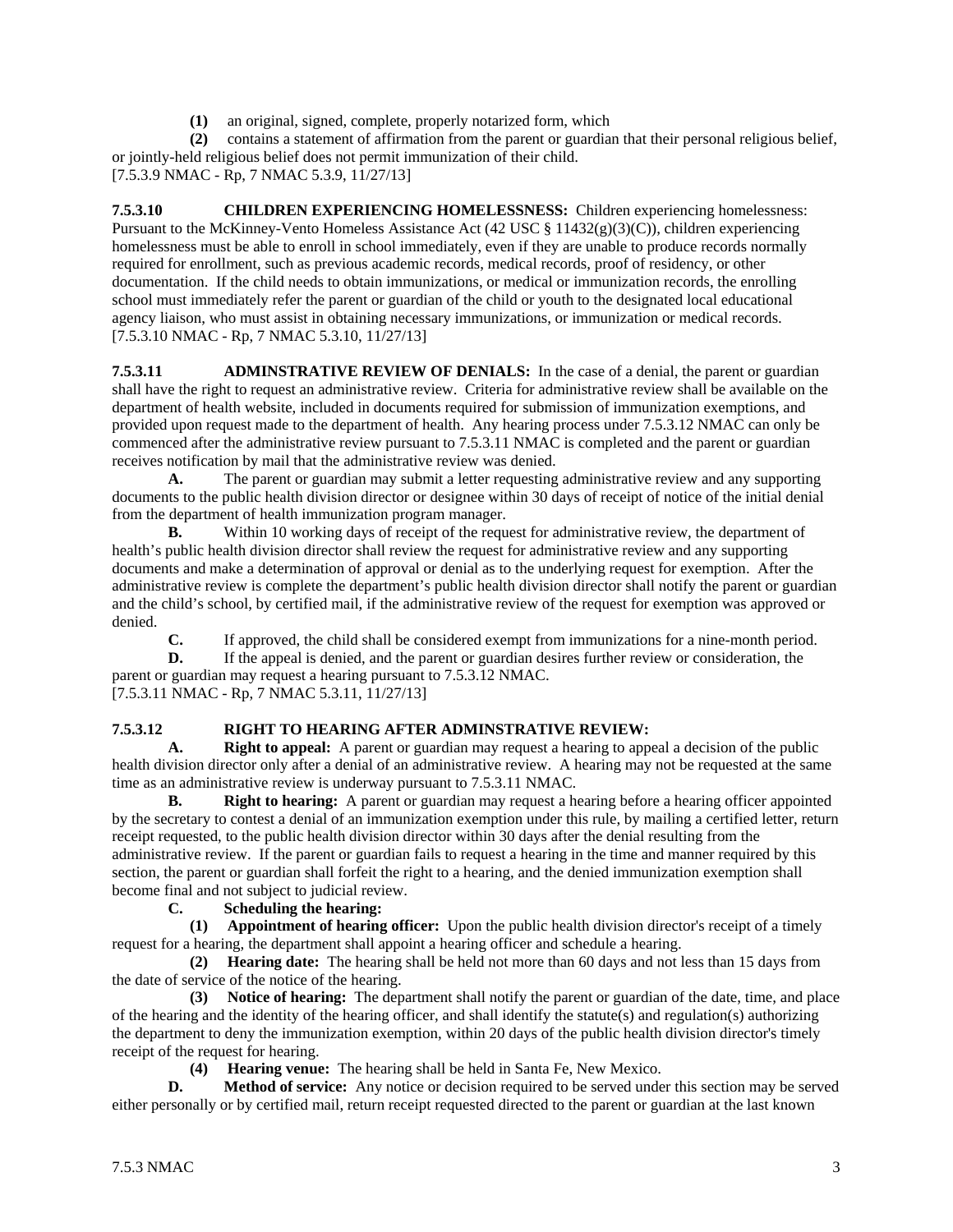mailing address (or, if service is made personally, by the last known physical address) shown by the records of the department immunization program. If the notice or decision is served personally, service shall be made in the same manner allowed by the rules of civil procedure for the state district courts of New Mexico. Where the notice or decision is served by certified mail, it shall be deemed to have been served on the date borne by the return receipt showing delivery, or the date of the last attempted delivery of the notice or decision, or the date of the addressee's refusal to accept delivery.

 **E. Hearing officer duties:** The hearing officer shall conduct the hearing, rule on any motions or other matters that arise prior to the hearing, and issue a written report and recommendation(s) to the secretary following the close of the hearing.

**F. Official file:** Upon appointment, the hearing officer shall establish an official file which shall contain all notices, hearing requests, pleadings, motions, written stipulations, evidence, briefs, and correspondence received in the case. The official file shall also contain proffered items not admitted into evidence, which shall be so identified and shall be separately maintained. Upon conclusion of the proceeding and following issuance of the final decision, the hearing officer shall tender the complete official file to the department for its retention as an official record of the proceedings.

 **G. Powers of hearing officer:** The hearing officer shall have all the powers necessary to conduct a hearing and to take all necessary action to avoid delay, maintain order, and assure development of a clear and complete record, including but not limited to the power to:

- **(1)** administer oaths or affirmations;
- **(2)** schedule continuances;
- **(3)** direct discovery;
- **(4)** examine witnesses and direct witnesses to testify;
- **(5)** subpoena witnesses and relevant books, papers, documents, and other evidence;
- **(6)** limit repetitious and cumulative testimony;
- **(7)** set reasonable limits on the amount of time a witness may testify;
- **(8)** decide objections to the admissibility of evidence or receive the evidence subject to later ruling;
- **(9)** receive offers of proof for the record;

 **(10)** take notice of judicially cognizable facts or take notice of general, technical, or scientific facts within the hearing officer's specialized knowledge (provided that the hearing officer notifies the parties beforehand and offers the parties an opportunity to contest the fact so noticed);

 **(11)** direct parties to appear and confer for the settlement or simplification of issues, and otherwise conduct pre-hearing conferences;

 **(12)** impose appropriate evidentiary sanctions against a party who fails to provide discovery or who fails to comply with a subpoena;

- **(13)** dispose of procedural requests or similar matters;
- **(14)** enter proposed findings of fact and conclusions of law, orders, reports and recommendations;
- and

 **(15)** utilize his or her experience, technical competence, or specialized knowledge in the evaluation of evidence presented.

**H.** Minimum discovery; inspection and copying of documents: Upon written request to another party, any party shall have access to documents in the possession of the other party that are relevant to the subject matter of the appeal, except confidential or privileged documents.

**I.** Minimum discovery; witnesses: The parties shall each disclose to each other and to the hearing officer, either orally or in writing, the names of witnesses to be called, together with a brief summary of the testimony of each witness. In situations where written statements will be offered into evidence in lieu of a witness's oral testimony, the names of the persons making the statements and a brief summary of the statements shall be disclosed.

**J.** Additional discovery: At the hearing officer's discretion, upon a written request by a party that explains why additional discovery is needed, further discovery in the form of production and review of documents and other tangible things, interviews, depositions or written interrogatories may be ordered. In exercising his or her authority to determine whether further discovery is necessary or desirable, the hearing officer should consider whether the complexity of fact or law reasonably requires further discovery to ensure a fair opportunity to prepare for the hearing, and whether such request will result in unnecessary hardship, cost, or delay in holding the hearing. Depositions shall not be allowed, except by order of the hearing officer upon a showing that the deposition is necessary to preserve the testimony of persons who are sick or elderly, or who will not be able to attend the hearing.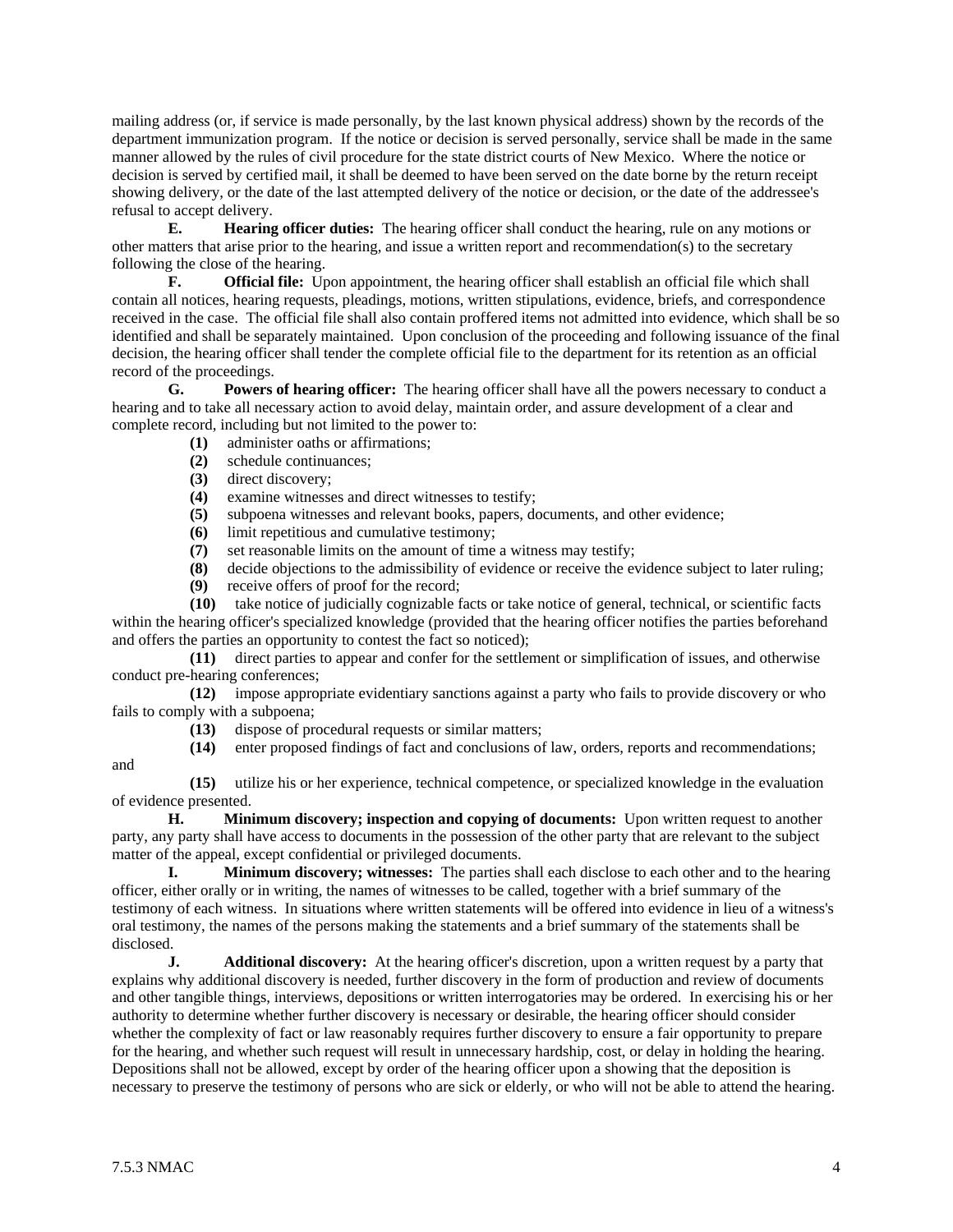**K. Subpoena limits; service:** Geographical limits upon the subpoena power shall be the same as if the hearing officer were a district court sitting at the location at which the hearing or discovery proceeding is to take place. The method of service shall be the same as that under the Rules of Civil Procedure for the district courts, except that rules requiring the tendering of fees shall not apply to the department.

 **L. Pre-hearing disposition:** The subject matter of any hearing may be disposed of by stipulation, settlement, or consent order, unless otherwise precluded by law. Any stipulation, settlement, or consent order reached between the parties shall be written and shall be signed by the hearing officer and the parties or their attorneys.

 **M. Postponement or continuance:** The hearing officer, at his or her discretion, may postpone or continue a hearing upon his or her own motion, or upon the motion of a party, for good cause shown. Notice of any postponement or continuance shall be given in person, by telephone, or by mail to all parties within a reasonable time in advance of the previously scheduled hearing date.

 **N. Conduct of hearing:** These hearings will be closed to prevent the disclosure of confidential information, including but not limited to health information protected by state and federal laws.

**O. Telephonic testimony:** Upon timely notice to the opposing party and the hearing officer, and with the approval of the hearing officer, the parties may present witnesses by telephone or live video (if available).

**P.** Legal representation: The department may appear by an officer or employee and parent or guardian may appear pro se or either the department or parent or guardian may be represented by an attorney licensed to practice in New Mexico.

 **Q. Recording:** The hearing officer or a designee shall record the hearing by means of a mechanical sound recording device provided by the department for a record of the hearing. Such recording need not be transcribed, unless requested by a party who shall arrange and pay for the transcription.

**R.** Burden of proof: Except as otherwise provided in this rule, the department has the burden of proving by a preponderance of the evidence the basis for the denied immunization exemption.

 **S. Order of presentation; general rule:** Except as provided in this rule, the order of presentation for hearings in all cases shall be:

**(1) appearances:** Opening of proceeding and taking of appearances by the hearing officer;

**(2) pending matters:** Disposition by the hearing officer of preliminary and pending matters;

 **(3) opening statements:** The opening statement of the department, and then the opening statement of the party challenging the department's action or proposed action;

 **(4) cases:** The department's case-in-chief, and then the case-in-chief of the party challenging the department's action;

**(5) rebuttal:** The department's case-in-rebuttal;

 **(6) closing argument:** The department's closing statement, which may include legal argument; and then the closing statement of the party opposing the department's action or proposed action, which may include legal argument;

**(7) close:** Close of proceedings by the hearing officer.

 **T. Admissible evidence; rules of evidence not applicable:** The hearing officer may admit evidence and may give probative effect to evidence that is of a kind commonly relied on by reasonably prudent persons in the conduct of serious affairs. Rules of evidence, such as the New Mexico Rules of Evidence for the district courts, shall not apply but may be considered in determining the weight to be given any item of evidence. The hearing officer may at his or her discretion, upon his or her motion or the motion of a party or a party's representative, exclude incompetent, irrelevant, immaterial, or unduly repetitious evidence, including testimony, and may exclude confidential or privileged evidence.

 **U. Objections:** A party may timely object to evidentiary offers by stating the objection together with a succinct statement of the grounds for the objection. The hearing officer may rule on the admissibility of evidence at the time an objection is made or may receive the evidence subject to later ruling.

 **V. Official notice:** The hearing officer may take notice of any facts of which judicial notice may be taken, and may take notice of general, technical, or scientific facts within his or her specialized knowledge. When the hearing officer takes notice of a fact, the parties shall be notified either before or during the hearing of the fact so noticed and its source, and the parties shall be afforded an opportunity to contest the fact so noticed.

 **W. Record content:** The record of a hearing shall include all documents contained in the official file maintained by the hearing officer, including all evidence received during the course of the hearing, proposed findings of fact and conclusions of law, the recommendations of the hearing officer, and the final decision of the secretary.